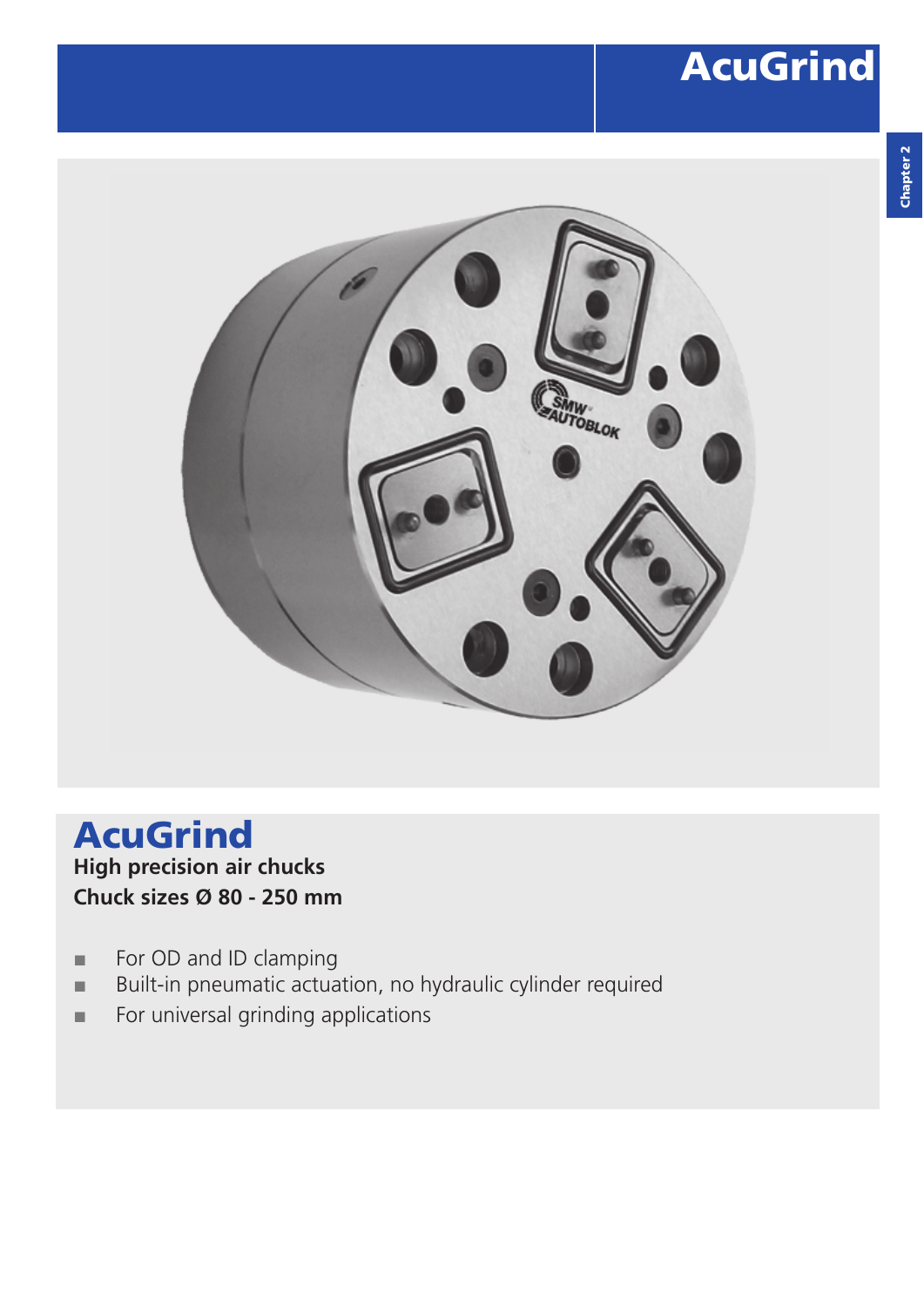■ with built-in pneumatic actuating cylinder **■ fully sealed**



### **Application/customers benefits**

- Sealed standard chuck for high-precision turning and grinding
- Highest accuracy runout and repeatability
- Built-in pneumatic actuation, no hydraulic cylinder required

#### **Technical features**

- Base jaws case hardened
- Repeatability < 0.002 mm
- **• proofline**® **chucks** = fully sealed low maintenance

### **Standard equipment Odering example**<br>**Power chuck Power chuck AcuGrind 150, Id.No. 530**

Boring ring for I.D. clamping Boring ring for O.D. clamping Lubricating oil

AcuGrind 150, Id.No. 5302503



Subject to technical changes.

For more detailed information please ask for customer drawing.

### **Technical data**

| <b>SMW-AUTOBLOK Type</b>       |              | <b>AcuGrind 80</b> | <b>AcuGrind 100</b> | <b>AcuGrind 125</b> | <b>AcuGrind 150</b> | <b>AcuGrind 200</b> | <b>AcuGrind 250</b> |
|--------------------------------|--------------|--------------------|---------------------|---------------------|---------------------|---------------------|---------------------|
| Order number                   | Id.No.       | 5302500            | 5302501             | 5302502             | 5302503             | 5302504             | 5302505             |
| Outside Ø                      | $\mathsf{A}$ | 87                 | 107                 | 135                 | 157                 | 214                 | 265                 |
| h7<br>Centering Ø              | C            | 60                 | 82.55               | 101.6               | 125                 | 167.6               | 215.8               |
| Distributor Ø                  | D            | 20.55              | 20.55               | 20.6                | 20.6                | 20.6                | 20.6                |
| min. / max.                    | E            | 9.5 / 17.0         | 10/17.5             | 8/15.5              | 10.5/18             | $-3/10.5$           | 12.75 / 20.25       |
| Height                         | F            | 57.5               | 56.5                | 60.3                | 56.2                | 81.5                | 74.6                |
| Chuck mounting bolts           | G            | 6 x M5             | $6 \times M5$       | 6 x M6              | 6 x M6              | 6 x M10             | $6 \times M10$      |
|                                | н            | 1.8                | $\overline{2}$      | 2.2                 | 2.2                 | 6.8                 | 7.2                 |
|                                |              | 2.5                | 3.2                 | 3.2                 | 3.2                 | 6.35                | 6.35                |
| Pin Ø                          |              | 3.18               | 3.18                | 3.18                | 3.18                | 6.35                | 6.35                |
| Jaw mounting bolts             | K            | M <sub>5</sub>     | M <sub>5</sub>      | M <sub>5</sub>      | M <sub>5</sub>      | 3/8" - 24 UNF       | 3/8" - 24 UNF       |
| Distance to 1. pin max. / min. |              | 21.34 / 20.09      | 21.34 / 20.09       | 34.05 / 32.8        | 34.05 / 32.8        | 38.05 / 36.8        | 35.7 / 34.45        |
|                                | M            | 12.7               | 12.7                | 12.7                | 12.7                | 27.9                | 27.9                |
|                                | N            | 6.35               | 6.35                | 6.35                | 6.35                | 13.95               | 13.95               |
| Bolt circle Ø                  | т            | 70                 | 88.9                | 110                 | 135.75              | 183                 | 233.7               |
|                                | $\alpha$     | $30^\circ$         | $30^\circ$          | $30^\circ$          | $30^\circ$          | $30^\circ$          | $30^\circ$          |
|                                | β            | $45^\circ$         | $60^\circ$          | $60^\circ$          | $60^\circ$          | $60^\circ$          | $60^\circ$          |
| <b>Repeatability</b>           | mm           | < 0.002            | < 0.002             | < 0.002             | < 0.002             | < 0.002             | < 0.002             |
| Radial jaw stroke              | mm           | 1.25               | 1.25                | 1.25                | 1.25                | 1.25                | 1.25                |
| Speed max.                     | $min^{-1}$   | 5000               | 5500                | 5500                | 5000                | 2500                | 2500                |
| <b>Clamping force</b> at 6 bar | kN           | 2.65               | 4.85                | 9.5                 | 10.5                | 28                  | 31                  |
| <b>Operating pressure</b>      | bar          | $1 - 6$            | $1 - 6$             | $1 - 6$             | $1 - 6$             | $1 - 6$             | $1 - 6$             |
| Weight                         | kg           | 2.5                | 3.5                 | 6.5                 | 7.5                 | 21                  | 28                  |

2-jaw and 4-jaw power chucks available on request.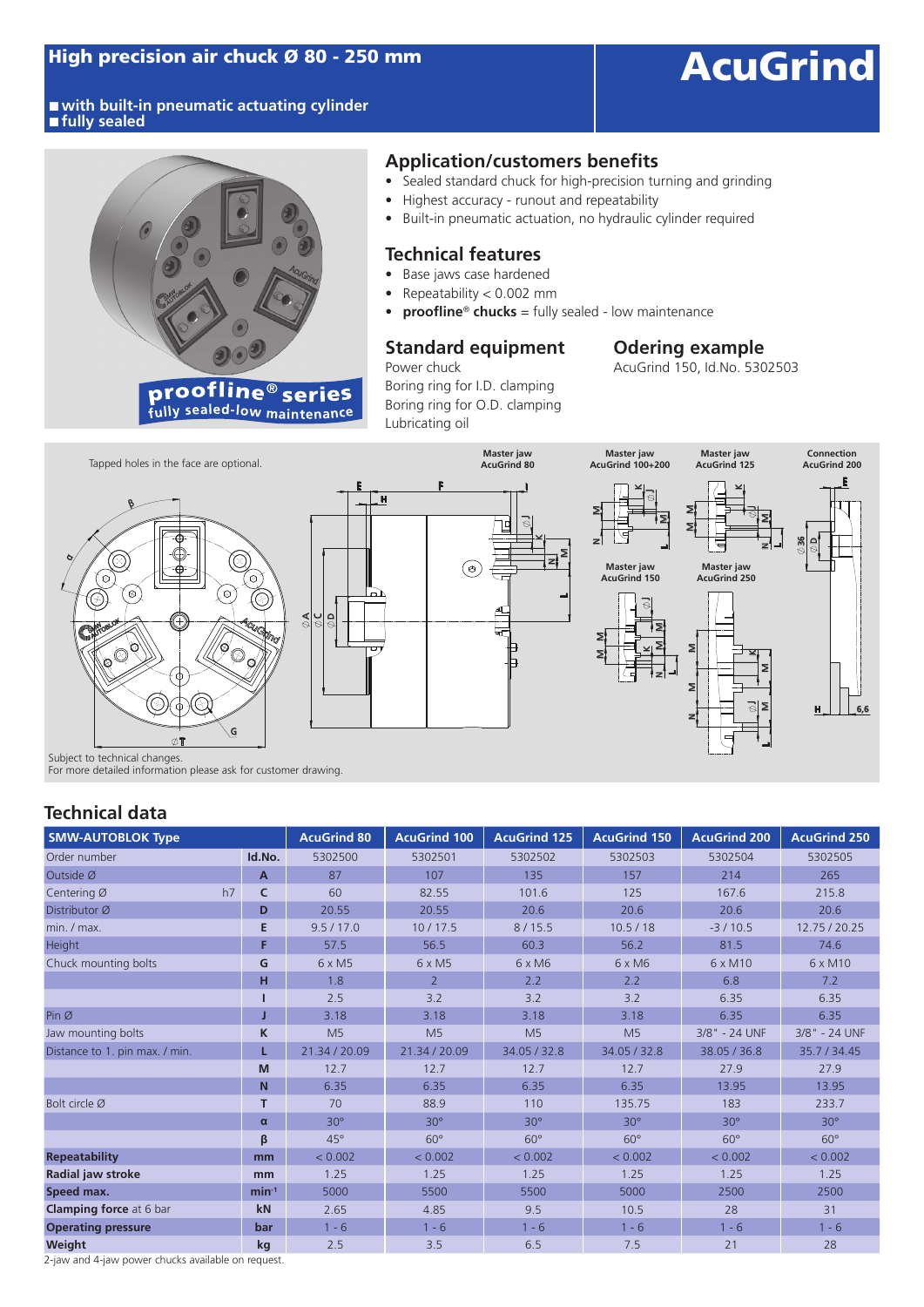# AcuGrind Top jaws for AcuGrind power chucks

**Top jaws for AcuGrind**





|                     |                  |                    | <b>WAK Soft top jaws</b> | SBK Segment jaws 120° |               |  |
|---------------------|------------------|--------------------|--------------------------|-----------------------|---------------|--|
| <b>Chuck type</b>   | <b>Material</b>  | Id.No.             | <b>Height</b>            | Id.No.                | <b>Height</b> |  |
|                     |                  | 5302511            | 25                       | 5302545               | 25            |  |
|                     | <b>Aluminium</b> | 5302512            | 38                       | 5302546               | 38            |  |
| <b>AcuGrind 80</b>  | <b>Steel</b>     | 5302513            | 25                       | 5302547               | 25            |  |
|                     |                  | 5302514            | 38                       | 5302548               | 38            |  |
|                     | <b>Aluminium</b> | 5302515            | 25                       | 5302549               | 25            |  |
|                     |                  | 5302516            | 38                       | 5302550               | 50            |  |
|                     |                  |                    |                          | 5302551               | 75            |  |
| <b>AcuGrind 100</b> |                  |                    |                          | 5302552               | 100           |  |
|                     | <b>Steel</b>     | 5302517            | 25                       | 5302553               | 20            |  |
|                     |                  | 5302518            | 38                       | 5302554               | 38            |  |
|                     |                  | 5302519            | 50                       | 5302555               | 50            |  |
|                     | <b>Aluminium</b> | 5302520            | 25                       | 5302556               | 25            |  |
|                     |                  | 5302521            | 38                       | 5302557               | 38            |  |
|                     |                  | 5302522            | 50                       | 5302558               | 50            |  |
| <b>AcuGrind 125</b> |                  | 5302523            | 75                       | 5302559               | 75            |  |
|                     | <b>Steel</b>     | 5302524            | 25                       | 5302560               | 20            |  |
|                     |                  | 5302525            | 38                       | 5302561               | 25            |  |
|                     |                  | 5302526            | 50                       | 5302562               | 38            |  |
|                     |                  |                    |                          | 5302563               | 50            |  |
|                     | <b>Aluminium</b> | 5302527            | 25                       | 5302564               | 25            |  |
|                     |                  | 5302528            | 38                       | 5302565               | 38            |  |
|                     |                  | 5302529            | 50                       | 5302566               | 50            |  |
|                     |                  | 5302530            | 75                       | 5302567               | 75            |  |
| <b>AcuGrind 150</b> |                  |                    |                          | 5302568               | 100           |  |
|                     | <b>Steel</b>     | 5302531            | 25                       | 5302569               | 25            |  |
|                     |                  | 5302532            | 38                       | 5302570               | 38            |  |
|                     |                  | 5302533            | 50                       | 5302571               | 50            |  |
|                     |                  | 5302534            | 75                       | 5302572               | 75            |  |
|                     |                  | 5302535            | 50                       | 5302573               | 38            |  |
| <b>AcuGrind 200</b> | <b>Aluminium</b> | 5302536            | 75                       | 5302574               | 50            |  |
|                     | <b>Steel</b>     | 5302537            | 100                      | 5302575               | 75            |  |
|                     |                  | 5302538<br>5302539 | 50<br>75                 | 5302576               | 50<br>75      |  |
|                     |                  | 5302540            | 100                      | 5302577               |               |  |
|                     |                  | 5302541            | 50                       | 5302578               | 75            |  |
| <b>AcuGrind 250</b> | <b>Aluminium</b> | 5302542            | 75                       | 5302579               | 100           |  |
|                     | <b>Steel</b>     | 5302543            | 50                       | 5302580               | 75            |  |
|                     |                  | 5302544            | 75                       | 5302581               | 100           |  |

Top jaws in special version on request.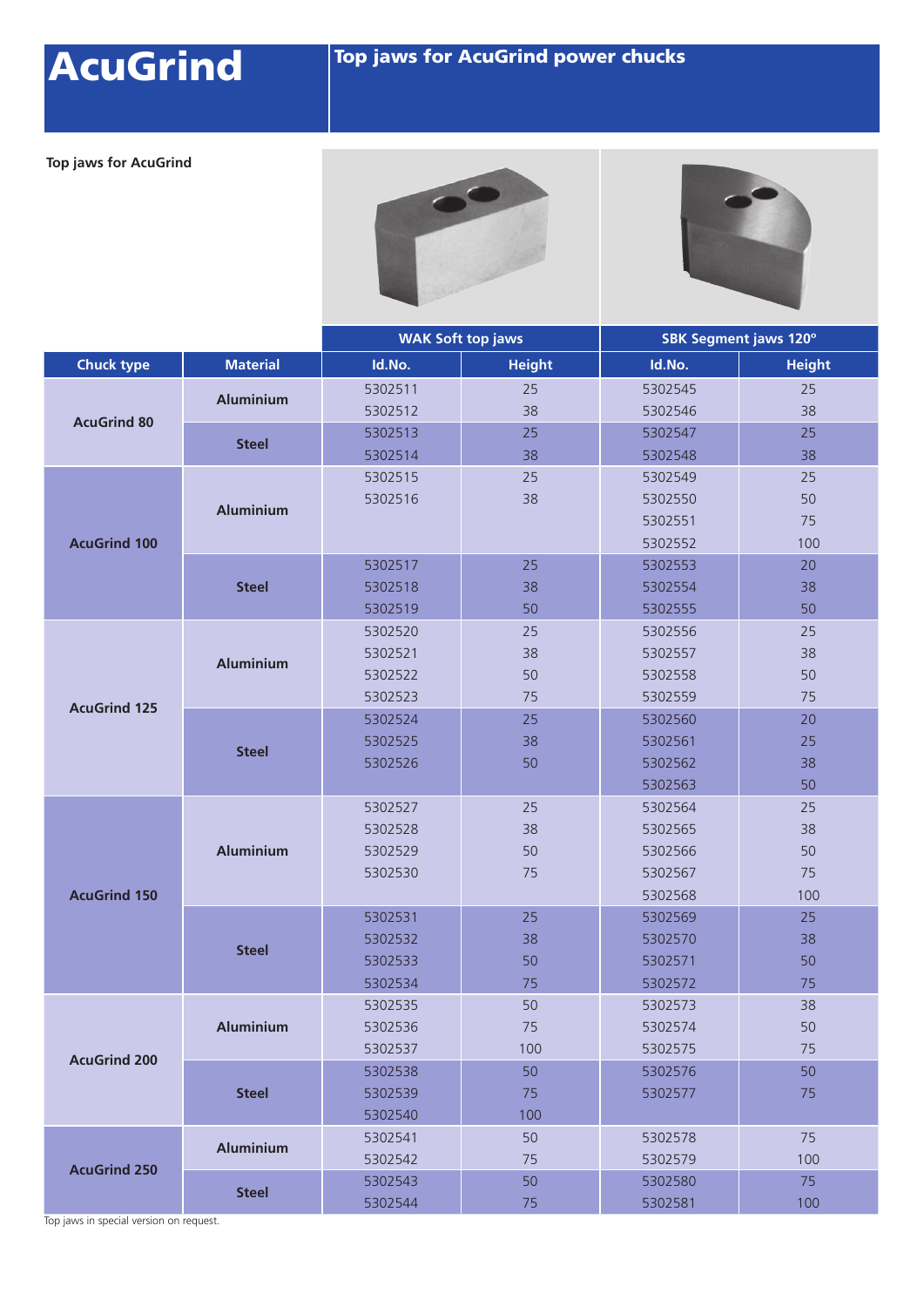## **AcuGrind**

### **Air feed tubes fix (AP)**





| <b>SMW-AUTOBLOK</b>         | <b>Speed</b>                | <b>Version</b> |  |
|-----------------------------|-----------------------------|----------------|--|
| <b>Type</b>                 | $max.$ (min <sup>-1</sup> ) |                |  |
| AP <sub>2</sub> S           | 5.000                       | 2 airways      |  |
| AP3S                        | 5.000                       | 3 airways      |  |
| $ADOC/ADOC$ $+b$ correction |                             |                |  |

AP2S/AP3S = with serration



| LS | Spindle length                                                        |
|----|-----------------------------------------------------------------------|
|    | Chuck adaptor                                                         |
| C  | Bushing (included in scope of delivery of the air feed tubes type AP) |
| D  | Adaptor (mounting ring manufactured by the customer)                  |
|    | Safety distance                                                       |
|    | <b>AcuGrind chuck</b>                                                 |
| G  | Support ring for tube bundle longer 600mm                             |

### **Ordering example**

#### **NOTE In case of an order of the air feed tubes type AP, the length of the air feed tube is necessary.**

For calculating the correct length of the air feed tube (LR) are the following dimensions necessary: LS, E, C, D and the chuck type!